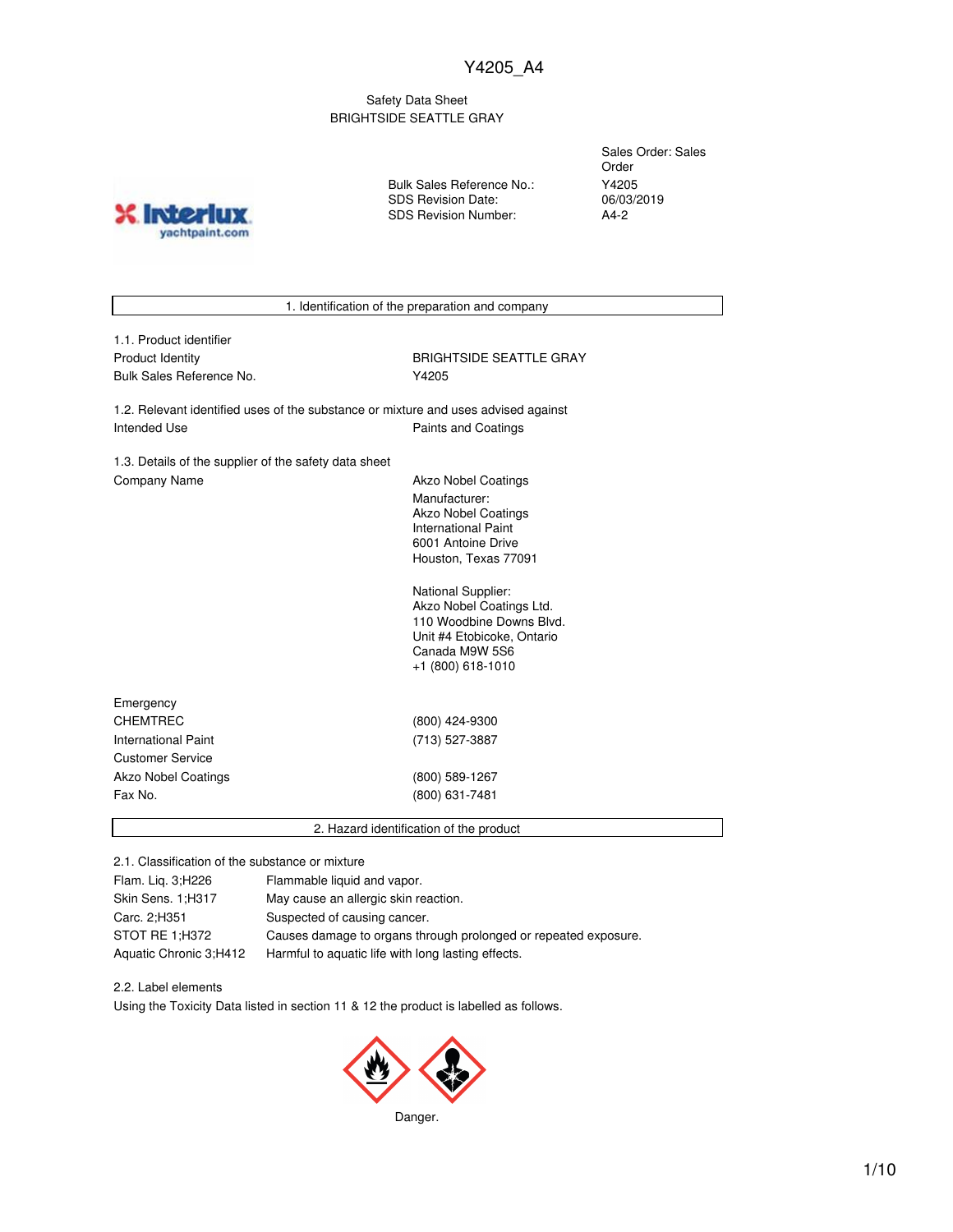H226 Flammable liquid and vapour.

H317 May cause an allergic skin reaction.

H351 Suspected of causing cancer.

H372 Causes damage to organs through prolonged or repeated exposure.

H412 Harmful to aquatic life with long lasting effects.

P201 Obtain special instructions before use.

P202 Do not handle until all safety precautions have been read and understood.

P210 Keep away from heat / sparks / open flames / hot surfaces - No smoking.

P235 Keep cool.

P240 Ground / bond container and receiving equipment.

P241 Use explosion-proof electrical / ventilating / light / equipment.

P242 Use only non-sparking tools.

P243 Take precautionary measures against static discharge.

P260 Do not breathe mist / vapours / spray.

P262 Do not get in eyes, on skin, or on clothing.

P264 Wash area of contact thoroughly after handling.

P270 Do not eat, drink or smoke when using this product.

P272 Contaminated work clothing should not be allowed out of the workplace.

P273 Avoid release to the environment.

P280 Wear protective gloves / eye protection / face protection.

P301+310 IF SWALLOWED: Immediately call a POISON CENTER or doctor/physician.

P302+352 IF ON SKIN: Wash with soap and water.

P303+361+353 IF ON SKIN (or hair): Remove/Take off immediately all contaminated clothing. Rinse skin with water/shower.

P308+313 IF exposed or concerned: Get medical advice/attention.

P314 Get Medical advice / attention if you feel unwell.

P331 Do NOT induce vomiting.

P333 If skin irritation or a rash occurs:.

P363 Wash contaminated clothing before reuse.

P370 In case of fire: Use water spray, fog, or regular foam..

P403+233 Store in a well ventilated place. Keep container tightly closed.

P405 Store locked up.

P501 Dispose of contents / container in accordance with local / national regulations.

3. Composition/information on ingredients

This product contains the following substances that present a hazard within the meaning of the Controlled Products Regulations.

| Ingredient/Chemical<br><b>Designations</b>                                   |           | Weight % GHS Classification                                                             | <b>Notes</b> |
|------------------------------------------------------------------------------|-----------|-----------------------------------------------------------------------------------------|--------------|
| Titanium dioxide<br>(Non-respirable)<br>CAS Number: 0013463-67-7             | $10 - 30$ | <b>Not Classified</b>                                                                   | [1][2]       |
| Stoddard solvent<br>CAS Number:<br>0008052-41-3                              | $10 - 30$ | STOT RE 1:H372<br>Asp. Tox. 1; H304                                                     | $[1][2]$     |
| Solvent naphtha (petroleum),<br>medium aliphatic<br>CAS Number: 0064742-88-7 | $10 - 30$ | STOT RE 1;H372<br>Asp. Tox. 1; H304                                                     | $[1]$        |
| SATURATED HYDROCARBON I1 - 5<br>CAS Number: TS-KS6505                        |           |                                                                                         | [1]          |
| Kerosene (petroleum)<br>CAS Number: 0008008-20-6                             | $1 - 5$   | Asp. Tox. 1; H304                                                                       | $[1][2]$     |
| Naphtha (petroleum), heavy<br>aromatic<br>CAS Number: 0064742-94-5           | $1 - 5$   | Asp. Tox. 1; H304<br><b>Aquatic Acute</b><br>2;H401<br><b>Aquatic Chronic</b><br>2:H411 | $[1]$        |
| Amorphous Silica<br>CAS Number:<br>0007631-86-9                              | 1 - 5     | <b>Not Classified</b>                                                                   | $[1][2]$     |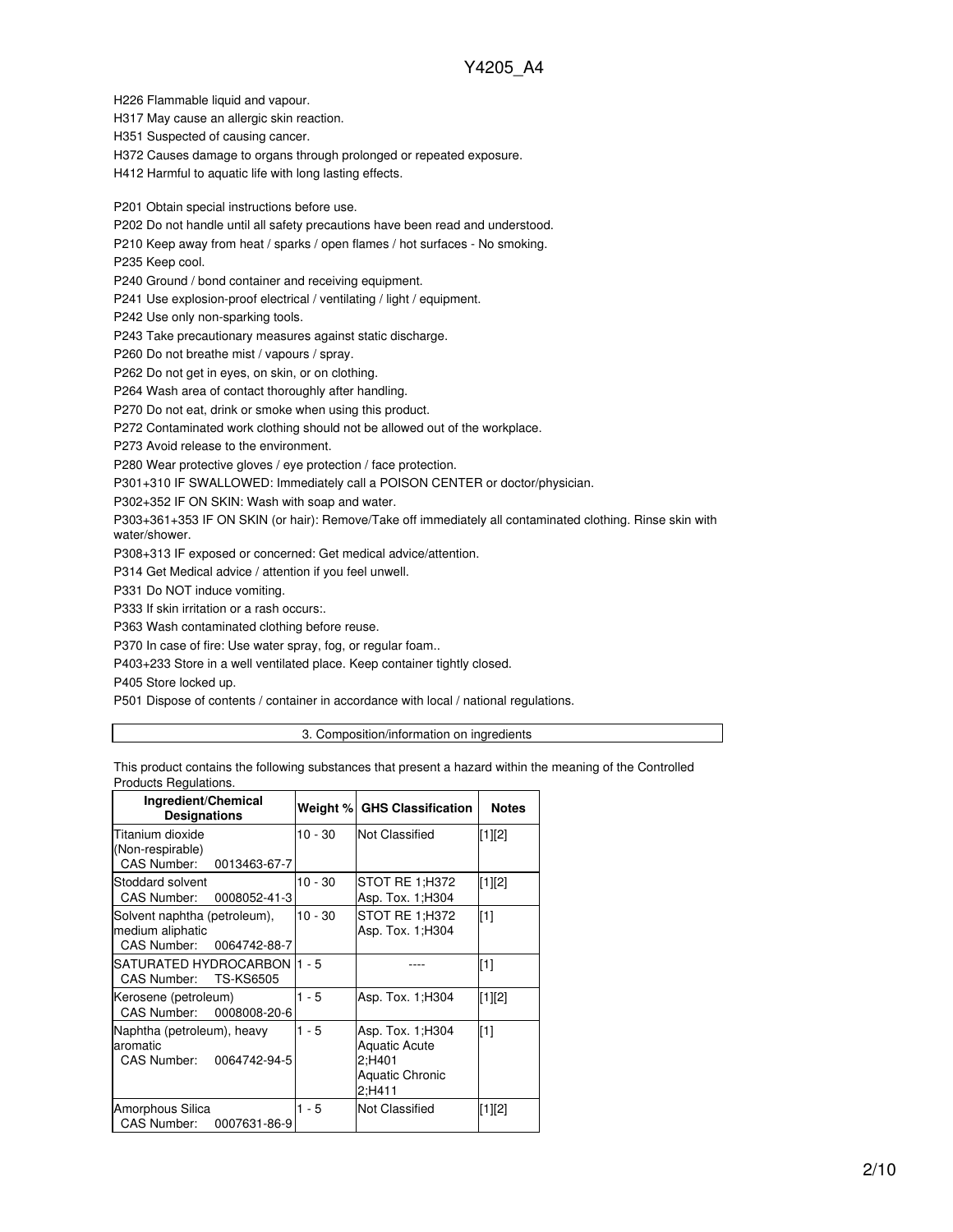| Aluminium hydroxide<br>CAS Number: 0021645-51-2                            | $1 - 5$   | <b>Aquatic Acute</b><br>2:H401<br><b>Aquatic Chronic</b><br>2:H411                                      | $\sqrt{11}$ |
|----------------------------------------------------------------------------|-----------|---------------------------------------------------------------------------------------------------------|-------------|
| Distillates (petroleum),<br>hydrotreated light<br>CAS Number: 0064742-47-8 | $1 - 5$   | Asp. Tox. 1; H304                                                                                       | $\sqrt{11}$ |
| Naphthalene<br>CAS Number: 0000091-20-3                                    | $0.1 - 1$ | Carc. 2:H351<br>Acute Tox. 4;H302<br><b>Aquatic Acute</b><br>1;H400<br><b>Aquatic Chronic</b><br>1:H410 | $[1][2]$    |
| Methyl Ethyl Ketoxime (MEKO) 0.1 - 1<br>CAS Number: 0000096-29-7           |           | Carc. 2:H351<br>Acute Tox. 4; H312<br>Eye Dam. 1; H318<br>Skin Sens. 1;H317                             | $[1]$       |

[1] Substance classified with a health or environmental hazard.

[2] Substance with a workplace exposure limit.

[3] PBT-substance or vPvB-substance.

\*The full texts of the phrases are shown in Section 16.

#### 4. First aid measures

### 4.1. Description of first aid measures

| General     | Remove contaminated clothing and shoes. Get medical attention immediately. Wash<br>clothing before reuse. Thoroughly clean or destroy contaminated shoes.                                                                                                                                             |
|-------------|-------------------------------------------------------------------------------------------------------------------------------------------------------------------------------------------------------------------------------------------------------------------------------------------------------|
| Inhalation  | If inhaled, remove to fresh air. If not breathing, give artificial respiration. If breathing is<br>difficult, give oxygen. Get medical attention immediately.                                                                                                                                         |
| Eyes        | In case of contact, immediately flush eyes with plenty of water for at least 15 minutes.<br>Get medical attention immediately.                                                                                                                                                                        |
| <b>Skin</b> | In case of contact, immediately flush skin with soap and plenty of water. Get medical<br>attention immediately.                                                                                                                                                                                       |
| Ingestion   | If swallowed, immediately contact the Poison Control Centre. DO NOT induce<br>vomiting unless instructed to do so by medical personnel. Never give anything by<br>mouth to an unconscious person.                                                                                                     |
|             | 4.2. Most important symptoms and effects, both acute and delayed                                                                                                                                                                                                                                      |
| Overview    | NOTICE: Reports have associated repeated and prolonged occupational<br>overexposure to solvents with permanent brain and nervous system damage.<br>Intentional misuse by deliberately concentrating and inhaling the contents may be<br>harmful or fatal. Avoid contact with eyes, skin and clothing. |
| Inhalation  | Harmful if inhaled. Causes nose and throat irritation. Vapors may affect the brain or<br>nervous system causing dizziness, headache or nausea.                                                                                                                                                        |
| Eyes        | Causes severe eye irritation. Avoid contact with eyes.                                                                                                                                                                                                                                                |
| <b>Skin</b> | Causes skin irritation. May be harmful if absorbed through the skin.                                                                                                                                                                                                                                  |
| Ingestion   | Harmful if swallowed. May cause abdominal pain, nausea, vomiting, diarrhea, or<br>drowsiness.                                                                                                                                                                                                         |

#### 5.1. Extinguishing media

CAUTION: This product has a very low flashpoint. Use of water spray when fighting fire may be inefficient. CAUTION: For mixtures containing alcohol or polar solvent, alcohol-resistant foam may be more effective. SMALL FIRES: Use dry chemical, CO2, water spray or regular foam. LARGE FIRES: Use water spray, fog, or regular foam. Do not use straight streams. Move containers from fire area if you can do so without risk.

5. Fire-fighting measures

5.2. Special hazards arising from the substance or mixture

#### No data available

5.3. Advice for fire-fighters

Cool closed containers exposed to fire by spraying them with water. Do not allow run off water and contaminants from fire fighting to enter drains or water courses.

ERG Guide No. 128

6. Accidental release measures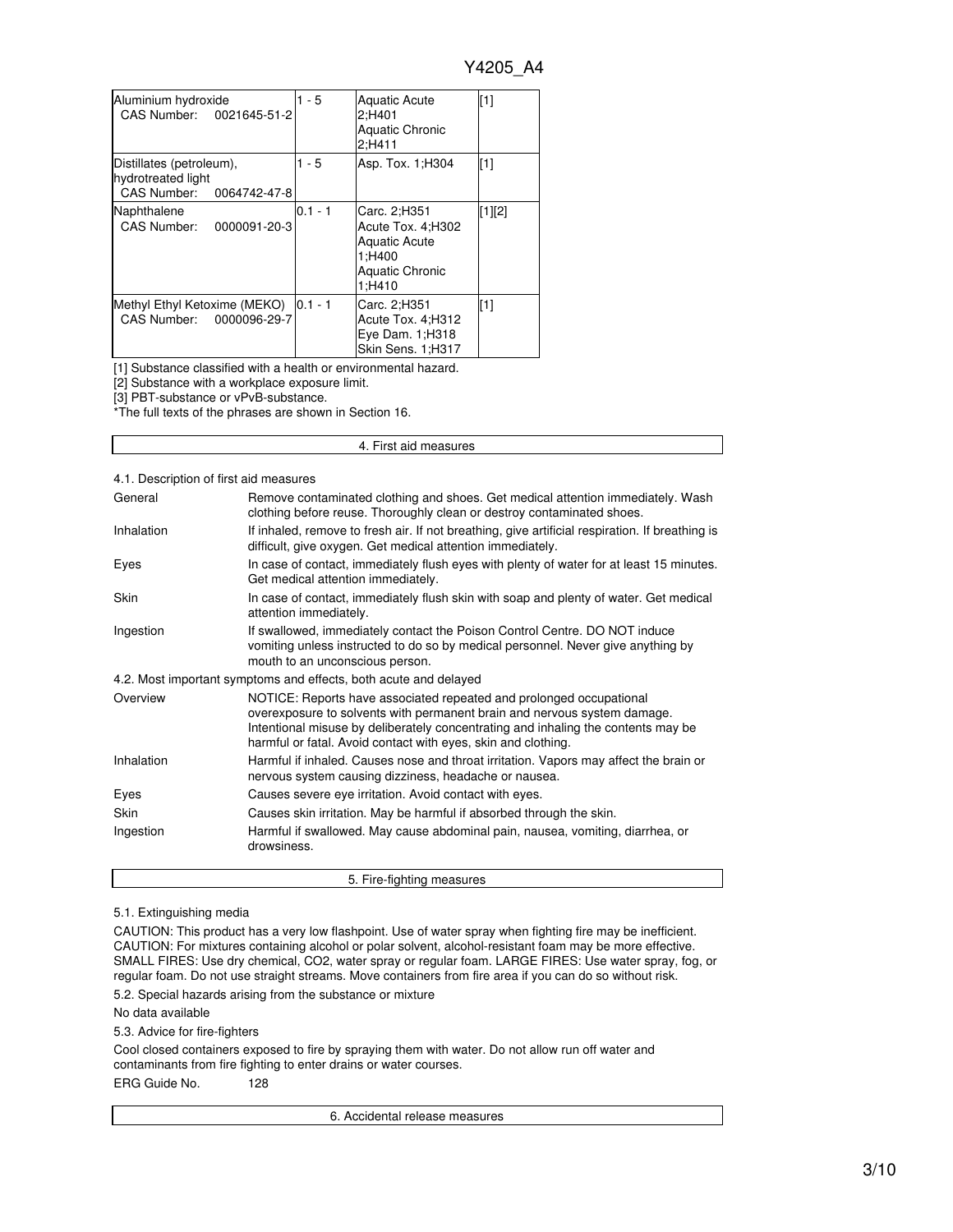6.1. Personal precautions, protective equipment and emergency procedures

No action shall be taken involving any personal risk or without suitable training.

Evacuate surrounding areas. Keep unnecessary and unprotected personnel from entering. Do not touch or walk through spilt material. Shut off all ignition sources. No flares, smoking or flames in hazard area. Avoid breathing vapour or mist. Provide adequate ventilation. Wear appropriate respirator when ventilation is inadequate.

Put on appropriate skin and eye protection as detailed in section 8

6.2. Environmental precautions

Do not allow spills to enter drains or watercourses.

6.3. Methods and material for containment and cleaning up

CALL CHEMTREC at (800)-424-9300 for emergency response. Isolate spill or leak area immediately for at least 50 meters (150 feet) in all directions. Keep unauthorized personnel away. Stay upwind. Keep out of low areas. Ventilate closed spaces before entering. LARGE SPILLS: Consider initial downwind evacuation for at least 300 meters (1000 feet).

#### 7. Handling and storage

7.1. Precautions for safe handling

Keep away from heat, sparks and flame.

Protective equipment should be selected to provide protection from exposure to the chemicals listed in Section 3 of this document. Depending on the site-specific conditions of use, protective gloves, apron, boots, head and face protection may be required to prevent contact. The equipment must be thoroughly cleaned, or discared after each use.

Close container after each use.

Wash thoroughly after handling.

Prevent build-up of vapors by opening all windows and doors to achieve cross-ventilation.

7.2. Conditions for safe storage, including any incompatibilities

Store between 40-100F (4-38C).

Do not get in eyes, on skin or clothing.

Incompatible materials: Strong oxidizing agents.

Do not smoke. Extinguish all flames and pilot lights, and turn off stoves, heaters, electric motors and other sources of ignition during use and until all vapors are gone.

#### 8. Exposure controls and personal protection

#### 8.1. Control parameters

| CAS No.                  | Ingredient                         | <b>Source</b>              | Value                                                                                              |
|--------------------------|------------------------------------|----------------------------|----------------------------------------------------------------------------------------------------|
| 0000091-20-3 Naphthalene |                                    | OSHA                       | 10 ppm TWA; 50 mg/m3 TWA 15 ppm STEL; 75<br>mg/m3 STEL                                             |
|                          |                                    | <b>ACGIH</b>               | 10 ppm TWA                                                                                         |
|                          |                                    | <b>NIOSH</b>               | 10 ppm TWA; 50 mg/m3 TWA 15 ppm STEL; 75<br>mg/m3 STEL                                             |
|                          |                                    | <b>ACGIH</b><br>BEI        | Time: end of shift Parameter: 1-Naphthol with<br>hydrolysis plus 2-Naphthol with hydrolysis (nongu |
|                          | 0000096-29-7 Methyl Ethyl Ketoxime | OSHA                       | No Established Limit                                                                               |
|                          | (MEKO)                             | <b>ACGIH</b>               | No Established Limit                                                                               |
|                          |                                    | <b>NIOSH</b>               | No Established Limit                                                                               |
|                          |                                    | <b>ACGIH</b><br><b>BEI</b> | No Established Limit                                                                               |
|                          | 0007631-86-9 Amorphous Silica      | <b>OSHA</b>                | No Established Limit                                                                               |
|                          |                                    | <b>ACGIH</b>               | No Established Limit                                                                               |
|                          |                                    | <b>NIOSH</b>               | 6 mg/m3 TWA                                                                                        |
|                          |                                    | <b>ACGIH</b><br><b>BEI</b> | No Established Limit                                                                               |
|                          | 0008008-20-6 Kerosene (petroleum)  | <b>OSHA</b>                | No Established Limit                                                                               |
|                          |                                    | <b>ACGIH</b>               | 200 mg/m3 TWA (application restricted to conditions<br>in which there are negligible aerosol expos |
|                          |                                    | <b>NIOSH</b>               | 100 mg/m3 TWA                                                                                      |
|                          |                                    | <b>ACGIH</b><br>BEI        | No Established Limit                                                                               |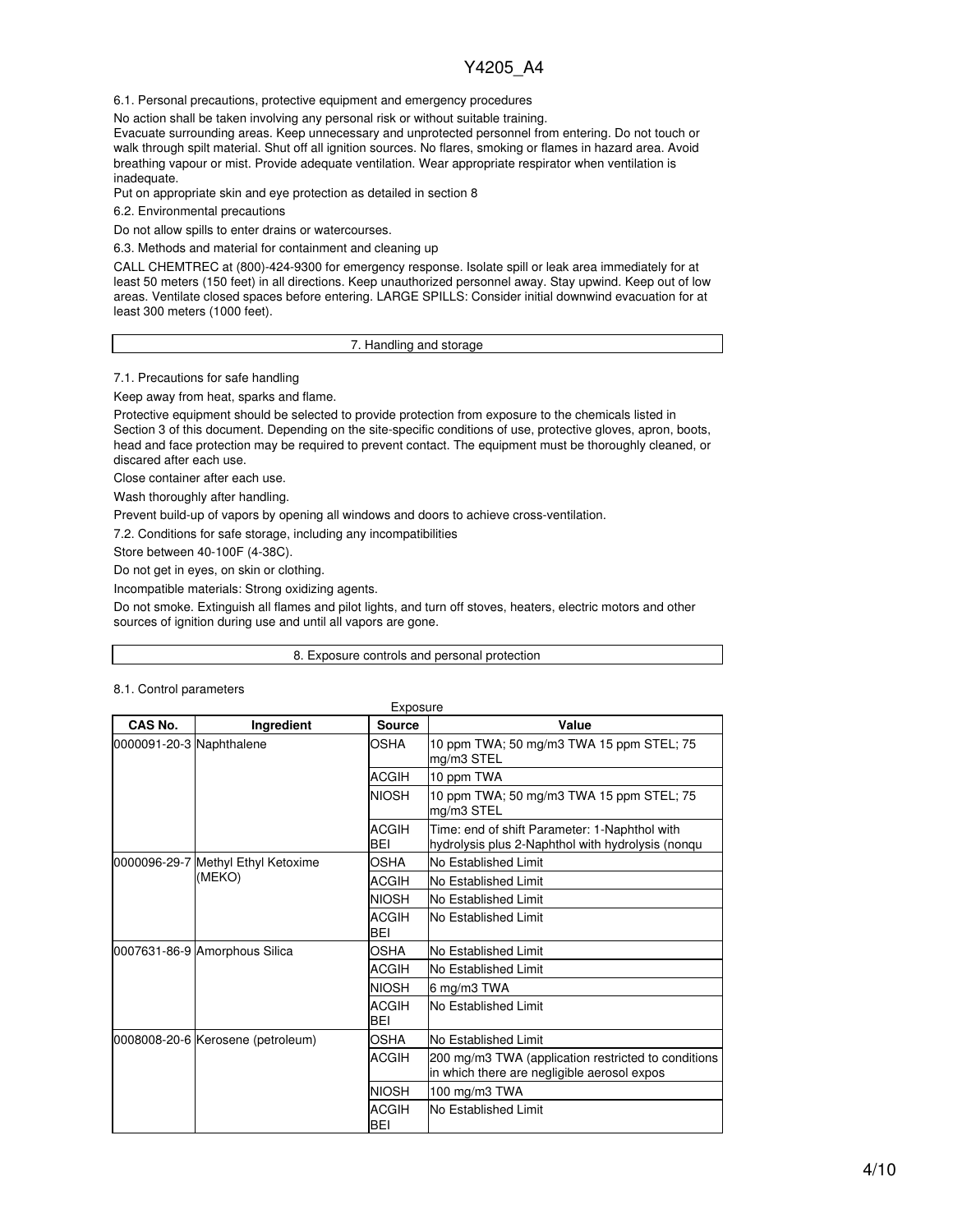|           | 0008052-41-3 Stoddard solvent             | <b>OSHA</b>                | 500 ppm TWA; 2900 mg/m3 TWA                                                                        |
|-----------|-------------------------------------------|----------------------------|----------------------------------------------------------------------------------------------------|
|           |                                           | <b>ACGIH</b>               |                                                                                                    |
|           |                                           |                            | 100 ppm TWA                                                                                        |
|           |                                           | <b>NIOSH</b>               | 350 mg/m3 TWA                                                                                      |
|           |                                           | <b>ACGIH</b><br><b>BEI</b> | No Established Limit                                                                               |
|           | 0013463-67-7 Titanium dioxide             | <b>OSHA</b>                | 15 mg/m3 TWA (total dust)                                                                          |
|           | (Non-respirable)                          | <b>ACGIH</b>               | 10 mg/m3 TWA                                                                                       |
|           |                                           | <b>NIOSH</b>               | 2.4 mg/m3 TWA (CIB 63, fine); 0.3 mg/m3 TWA<br>(CIB 63, ultrafine, including engineered nanoscale) |
|           |                                           | <b>ACGIH</b><br><b>BEI</b> | No Established Limit                                                                               |
|           | 0021645-51-2 Aluminium hydroxide          | <b>OSHA</b>                | No Established Limit                                                                               |
|           |                                           | <b>ACGIH</b>               | No Established Limit                                                                               |
|           |                                           | <b>NIOSH</b>               | No Established Limit                                                                               |
|           |                                           | <b>ACGIH</b><br>BEI        | No Established Limit                                                                               |
|           | 0064742-47-8 Distillates (petroleum),     | <b>OSHA</b>                | No Established Limit                                                                               |
|           | hydrotreated light                        | <b>ACGIH</b>               | No Established Limit                                                                               |
|           |                                           | <b>NIOSH</b>               | No Established Limit                                                                               |
|           |                                           | <b>ACGIH</b><br><b>BEI</b> | No Established Limit                                                                               |
|           | 0064742-88-7 Solvent naphtha (petroleum), | <b>OSHA</b>                | No Established Limit                                                                               |
|           | medium aliphatic                          | ACGIH                      | No Established Limit                                                                               |
|           |                                           | <b>NIOSH</b>               | No Established Limit                                                                               |
|           |                                           | <b>ACGIH</b><br><b>BEI</b> | No Established Limit                                                                               |
|           | 0064742-94-5 Naphtha (petroleum), heavy   | OSHA                       | No Established Limit                                                                               |
|           | aromatic                                  | <b>ACGIH</b>               | No Established Limit                                                                               |
|           |                                           | <b>NIOSH</b>               | No Established Limit                                                                               |
|           |                                           | <b>ACGIH</b><br><b>BEI</b> | No Established Limit                                                                               |
| TS-KS6505 | <b>SATURATED</b>                          | <b>OSHA</b>                | No Established Limit                                                                               |
|           | <b>IHYDROCARBON</b>                       | <b>ACGIH</b>               | No Established Limit                                                                               |
|           |                                           | <b>NIOSH</b>               | No Established Limit                                                                               |
|           |                                           | <b>ACGIH</b><br><b>BEI</b> | No Established Limit                                                                               |

## 8.2. Exposure controls

| Respiratory                 | Select equipment to provide protection from the ingredients listed in Section 3 of this<br>document. Ensure fresh air entry during application and drying. If you experience eye<br>watering, headache or dizziness or if air monitoring demonstrates dust, vapor, or mist<br>levels are above applicable limits, wear an appropriate, properly fitted respirator<br>(NIOSH approved) during and after application. Follow respirator manufacturer's<br>directions for respirator use. FOR USERS OF 3M RESPIRATORY PROTECTION<br>ONLY: For information and assistance on 3M occupational health and safety<br>products, call OH&ESD Technical Service toll free in U.S.A. 1-800-243-4630, in<br>Canada call 1-800-267-4414. Please do not contact these numbers regarding other<br>manufacturer's respiratory protection products. 3M does not endorse the accuracy of<br>the information contained in this Material Safety Data Sheet. |
|-----------------------------|-----------------------------------------------------------------------------------------------------------------------------------------------------------------------------------------------------------------------------------------------------------------------------------------------------------------------------------------------------------------------------------------------------------------------------------------------------------------------------------------------------------------------------------------------------------------------------------------------------------------------------------------------------------------------------------------------------------------------------------------------------------------------------------------------------------------------------------------------------------------------------------------------------------------------------------------|
| Eyes                        | Avoid contact with eyes. Safety eyewear complying with an approved standard<br>should be used when a risk assessment indicates this is necessary to avoid exposure<br>to liquid splashes, mists, gases or dusts. If contact is possible, the following<br>protection should be worn, unless the assessment indicates a higher degree of<br>protection: chemical splash goggles.                                                                                                                                                                                                                                                                                                                                                                                                                                                                                                                                                         |
| <b>Skin</b>                 | Chemical-resistant, impervious gloves complying with an approved standard should<br>be worn at all times when handling chemical products. When there is a risk of ignition<br>from static electricity, wear antistatic protective clothing and footwear. Any additional<br>personal protective equipment or measures should be selected based on the risk<br>assessment of the task being performed and should be approved by a specialist<br>before handling this product.                                                                                                                                                                                                                                                                                                                                                                                                                                                             |
| <b>Engineering Controls</b> | Depending on the site-specific conditions of use, provide adequate ventilation.                                                                                                                                                                                                                                                                                                                                                                                                                                                                                                                                                                                                                                                                                                                                                                                                                                                         |
| <b>Other Work Practices</b> | Emergency eye wash fountains and safety showers should be available in the<br>immediate vicinity of any potential exposure. Use good personal hygiene practices.                                                                                                                                                                                                                                                                                                                                                                                                                                                                                                                                                                                                                                                                                                                                                                        |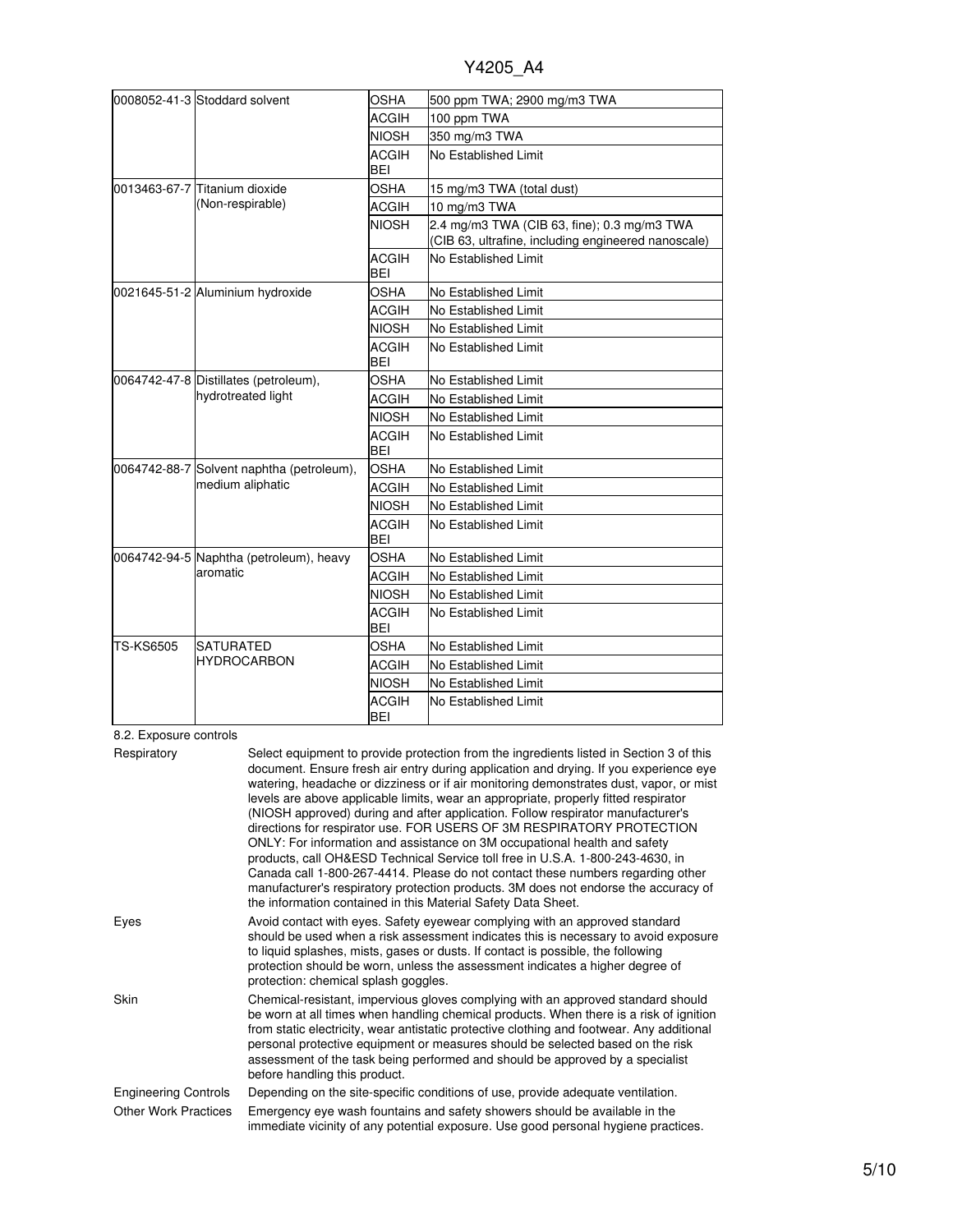Wash hands before eating, drinking, using toilet facilities, etc. Promptly remove soiled clothing and wash clothing thoroughly before reuse. Shower after work using plenty of soap and water.

| 9. Physical and chemical properties                                    |                                                                               |  |  |  |  |
|------------------------------------------------------------------------|-------------------------------------------------------------------------------|--|--|--|--|
|                                                                        |                                                                               |  |  |  |  |
| Appearance                                                             | <b>Blue Liquid</b>                                                            |  |  |  |  |
| Odour threshold                                                        | Not Measured                                                                  |  |  |  |  |
| рH                                                                     | No Established Limit                                                          |  |  |  |  |
| Melting point / freezing point                                         | Not Measured                                                                  |  |  |  |  |
| Initial boiling point and boiling range                                | 149 ( $^{\circ}$ C) 300 ( $^{\circ}$ F)                                       |  |  |  |  |
| <b>Flash Point</b>                                                     | 41 (°C) 105 (°F)                                                              |  |  |  |  |
| Evaporation rate (Ether = 1)                                           | Not Measured                                                                  |  |  |  |  |
| Flammability (solid, gas)                                              | Not Applicable                                                                |  |  |  |  |
| Upper/lower flammability or explosive limits Lower Explosive Limit: .7 |                                                                               |  |  |  |  |
|                                                                        | Upper Explosive Limit: No Established Limit                                   |  |  |  |  |
| Vapour pressure (Pa)                                                   | Not Measured                                                                  |  |  |  |  |
| <b>Vapor Density</b>                                                   | Heavier than air                                                              |  |  |  |  |
| <b>Specific Gravity</b>                                                | 1.19                                                                          |  |  |  |  |
| Solubility in Water                                                    | Not Measured                                                                  |  |  |  |  |
| Partition coefficient n-octanol/water (Log<br>Kow)                     | Not Measured                                                                  |  |  |  |  |
| Auto-ignition temperature                                              | Not Measured                                                                  |  |  |  |  |
| Decomposition temperature                                              | Not Measured                                                                  |  |  |  |  |
| Viscosity (cSt)                                                        | No Established Limit Not Measured                                             |  |  |  |  |
| VOC %                                                                  | Refer to the Technical Data Sheet or label where information is<br>available. |  |  |  |  |
| VOHAP content (gm/litre of paint)                                      | 18.81 (as supplied)                                                           |  |  |  |  |
| VOHAP content (gm/litre of Solid Coating)                              | 8.88 (as supplied)                                                            |  |  |  |  |

10. Stability and reactivity

10.1. Reactivity No data available 10.2. Chemical stability This product is stable and hazardous polymerization will not occur. Not sensitive to mechanical impact. Excessive heat and fumes generation can occur if improperly handled. 10.3. Possibility of hazardous reactions No data available 10.4. Conditions to avoid No data available

10.5. Incompatible materials

Strong oxidizing agents.

10.6. Hazardous decomposition products

No data available

11. Toxicological information

Acute toxicity

| Route  | Acute Toxicity Estimates (Product) |
|--------|------------------------------------|
| Oral   | $> 10,000$ mg/kg                   |
| Dermal | > 10,000 mg/kg                     |

Note: When no route specific LD50 data is available for an acute toxin, the converted acute toxicity point estimate was used in the calculation of the product's ATE (Acute Toxicity Estimate).

| <b>Ingredient</b> | Oral LD50. | Skin LD50. | <b>Inhalation</b> | <b>Inhalation</b> |
|-------------------|------------|------------|-------------------|-------------------|
|                   | ma/ka      | mg/kg      | Vapor LC50.       | Dust/Mist LC50,   |
|                   |            |            | ma/L/4hr          | ma/L/4hr          |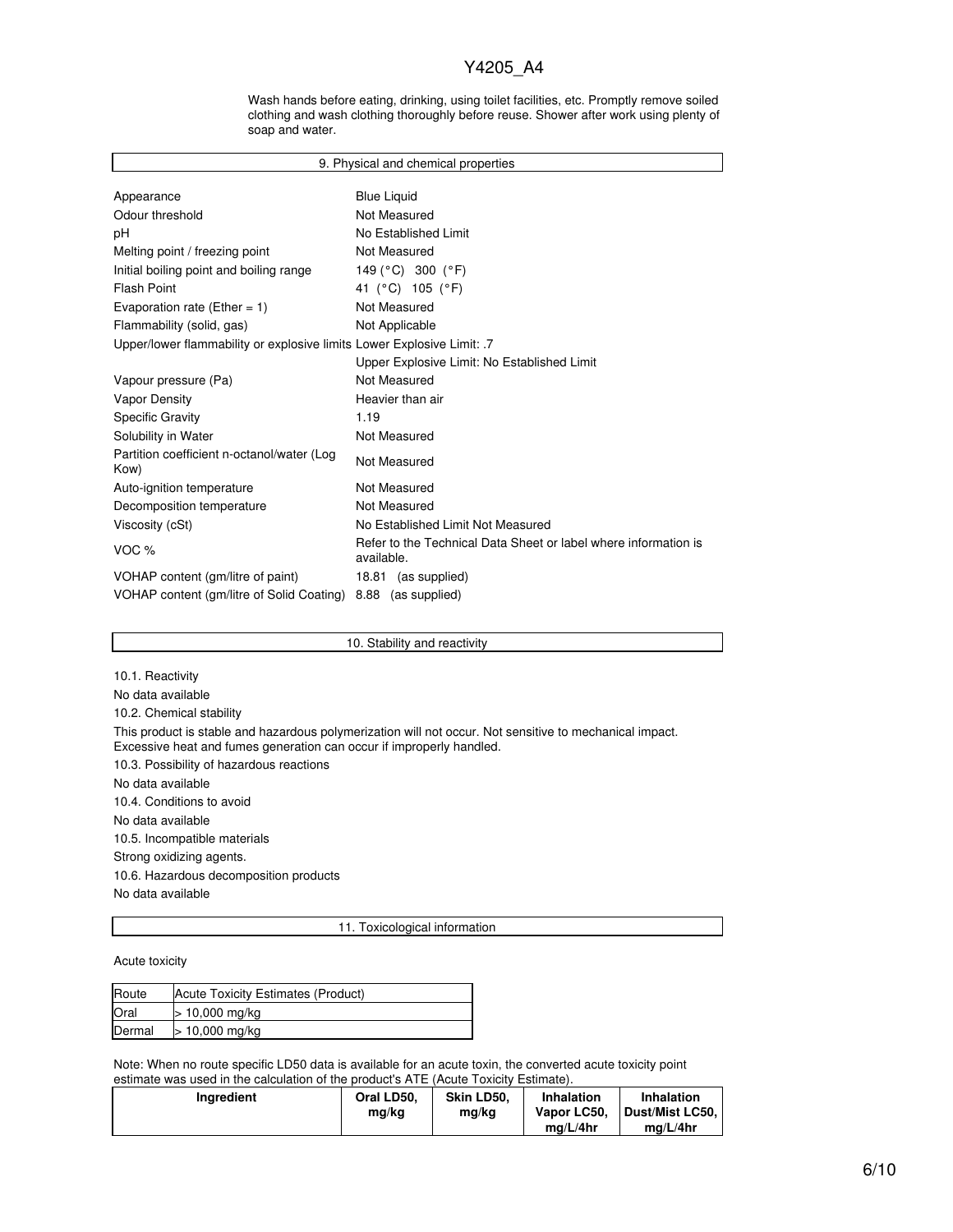| Titanium dioxide (Non-respirable) -<br>$(13463 - 67 - 7)$       |                                                               | > 5,000.00,<br>Mouse -<br>Category: NA |                                           | 10,000.00,<br>Rabbit -<br>Category: NA  | No data<br>available                                  | $6.82, Rat -$<br>Category: NA                          |  |
|-----------------------------------------------------------------|---------------------------------------------------------------|----------------------------------------|-------------------------------------------|-----------------------------------------|-------------------------------------------------------|--------------------------------------------------------|--|
| Stoddard solvent - (8052-41-3)                                  |                                                               | > 5,000.00, Rat<br>- Category: NA      |                                           | No data<br>available                    | No data<br>available                                  | 5.50, Rat -<br>Category: NA                            |  |
| Solvent naphtha (petroleum), medium<br>aliphatic - (64742-88-7) |                                                               | 6,000.00, Rat -<br>Category: NA        |                                           | 3,000.00,<br>Rabbit -<br>Category: 5    | No data<br>available                                  | No data available                                      |  |
| (TS-KS6505)                                                     | SATURATED HYDROCARBON -                                       |                                        | No data<br>available                      | No data<br>available                    | No data<br>available                                  | No data available                                      |  |
| Kerosene (petroleum) - (8008-20-6)                              |                                                               |                                        | > 5,000.00, Rat<br>- Category: NA         | >2,000.00,<br>Rabbit -<br>Category: 5   | No data<br>available                                  | No data available                                      |  |
| Naphtha (petroleum), heavy aromatic -<br>(64742-94-5)           |                                                               |                                        | > 5,000.00, Rat<br>- Category: NA         | >2,000.00,<br>Rabbit -<br>Category: 5   | No data<br>available                                  | No data available                                      |  |
|                                                                 | Amorphous Silica - (7631-86-9)                                |                                        | > 5,000.00, Rat<br>- Category: NA         | > 5,000.00,<br>Rabbit -<br>Category: NA | No data<br>available                                  | No data available                                      |  |
|                                                                 | Aluminium hydroxide - (21645-51-2)                            |                                        | 10,000.00, Rat<br>- Category: NA          | No data<br>available                    | No data<br>available                                  | No data available                                      |  |
|                                                                 | Distillates (petroleum), hydrotreated light<br>- (64742-47-8) |                                        | $> 5,000.00$ , Rat<br>- Category: NA      | >2,000.00,<br>Rabbit -<br>Category: 5   | No data<br>available                                  | No data available                                      |  |
|                                                                 | Naphthalene - (91-20-3)                                       |                                        | 490.00, Rat -<br>Category: 4              | 20,000.00,<br>Rabbit -<br>Category: NA  | No data<br>available                                  | No data available                                      |  |
|                                                                 | Methyl Ethyl Ketoxime (MEKO) -                                |                                        | 2,236.00, Rat -                           | > 1,000, Rabbit                         | No data                                               | No data available                                      |  |
| $(96-29-7)$                                                     |                                                               |                                        | - Category: 4<br>available<br>Category: 5 |                                         |                                                       |                                                        |  |
|                                                                 |                                                               |                                        | Carcinogen Data                           |                                         |                                                       |                                                        |  |
| CAS No.                                                         | Ingredient                                                    | <b>Source</b>                          |                                           |                                         | Value                                                 |                                                        |  |
|                                                                 | 0000091-20-3 Naphthalene                                      | OSHA                                   | Select Carcinogen: Yes                    |                                         |                                                       |                                                        |  |
|                                                                 |                                                               |                                        |                                           |                                         |                                                       |                                                        |  |
|                                                                 |                                                               | NTP<br><b>IARC</b>                     | Group 4: No:                              | Known: No; Suspected: Yes               |                                                       | Group 1: No; Group 2a: No; Group 2b: Yes; Group 3: No; |  |
|                                                                 | 0000096-29-7 Methyl Ethyl Ketoxime                            | OSHA                                   |                                           | Select Carcinogen: No                   |                                                       |                                                        |  |
|                                                                 | (MEKO)                                                        | <b>NTP</b>                             |                                           | Known: No; Suspected: No                |                                                       |                                                        |  |
|                                                                 |                                                               | IARC                                   | Group 4: No;                              |                                         | Group 1: No; Group 2a: No; Group 2b: No; Group 3: No; |                                                        |  |
|                                                                 | 0007631-86-9 Amorphous Silica                                 | OSHA                                   |                                           | Select Carcinogen: No                   |                                                       |                                                        |  |
|                                                                 |                                                               | NTP                                    |                                           | Known: No; Suspected: No                |                                                       |                                                        |  |
|                                                                 |                                                               | IARC                                   | Group 4: No;                              |                                         |                                                       | Group 1: No; Group 2a: No; Group 2b: No; Group 3: Yes; |  |
|                                                                 | 0008008-20-6 Kerosene (petroleum)                             | <b>OSHA</b>                            |                                           | Select Carcinogen: No                   |                                                       |                                                        |  |
|                                                                 |                                                               | <b>NTP</b><br>IARC                     |                                           | Known: No: Suspected: No                | Group 1: No; Group 2a: No; Group 2b: No; Group 3: No; |                                                        |  |
|                                                                 |                                                               |                                        | Group 4: No;                              |                                         |                                                       |                                                        |  |
|                                                                 | 0008052-41-3 Stoddard solvent                                 | OSHA                                   |                                           | Select Carcinogen: No                   |                                                       |                                                        |  |
|                                                                 |                                                               | NTP<br>IARC                            |                                           | Known: No; Suspected: No                | Group 1: No; Group 2a: No; Group 2b: No; Group 3: No; |                                                        |  |
|                                                                 | 0013463-67-7 Titanium dioxide                                 | OSHA                                   | Group 4: No;                              |                                         |                                                       |                                                        |  |
|                                                                 | (Non-respirable)                                              | NTP                                    |                                           | Select Carcinogen: Yes                  |                                                       |                                                        |  |
|                                                                 |                                                               | IARC                                   | Group 4: No;                              | Known: No; Suspected: No                |                                                       | Group 1: No; Group 2a: No; Group 2b: Yes; Group 3: No; |  |
|                                                                 | 0021645-51-2 Aluminium hydroxide                              | OSHA                                   |                                           | Select Carcinogen: No                   |                                                       |                                                        |  |
|                                                                 |                                                               | NTP.                                   |                                           | Known: No; Suspected: No                |                                                       |                                                        |  |
|                                                                 |                                                               | IARC                                   | Group 4: No;                              | Select Carcinogen: No                   | Group 1: No; Group 2a: No; Group 2b: No; Group 3: No; |                                                        |  |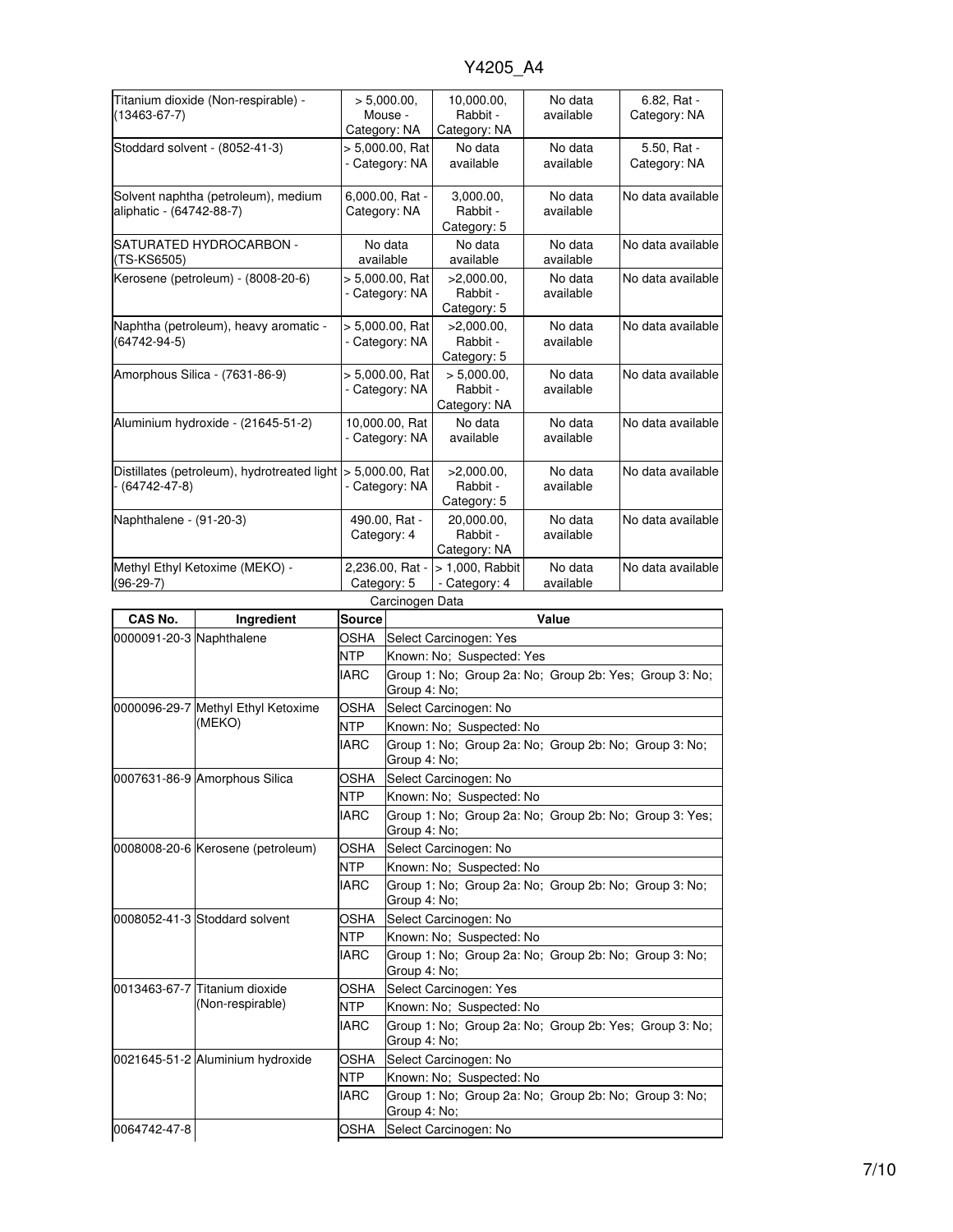|           | Distillates (petroleum),<br>hydrotreated light                   | <b>NTP</b>  | Known: No: Suspected: No                                              |  |
|-----------|------------------------------------------------------------------|-------------|-----------------------------------------------------------------------|--|
|           |                                                                  | <b>IARC</b> | Group 1: No; Group 2a: No; Group 2b: No; Group 3: No;<br>Group 4: No: |  |
|           | 0064742-88-7 Solvent naphtha<br>(petroleum), medium<br>aliphatic | OSHA        | Select Carcinogen: No                                                 |  |
|           |                                                                  | <b>NTP</b>  | Known: No; Suspected: No                                              |  |
|           |                                                                  | <b>IARC</b> | Group 1: No; Group 2a: No; Group 2b: No; Group 3: No;<br>Group 4: No: |  |
|           | 0064742-94-5 Naphtha (petroleum),<br>heavy aromatic              | OSHA        | Select Carcinogen: No                                                 |  |
|           |                                                                  | <b>NTP</b>  | Known: No; Suspected: No                                              |  |
|           |                                                                  | <b>IARC</b> | Group 1: No; Group 2a: No; Group 2b: No; Group 3: No;<br>Group 4: No: |  |
| TS-KS6505 | <b>SATURATED</b><br><b>HYDROCARBON</b>                           | OSHA        | Select Carcinogen: No                                                 |  |
|           |                                                                  | <b>NTP</b>  | Known: No: Suspected: No                                              |  |
|           |                                                                  | <b>IARC</b> | Group 1: No; Group 2a: No; Group 2b: No; Group 3: No;<br>Group 4: No: |  |

Likely Routes of Exposure: Eyes, ingestion, dermal contact, inhalation.

### **Delayed and Immediate effects as well as chronic effects from short and long term exposure.**

NOTICE: Reports have associated repeated and prolonged occupational overexposure to solvents with permanent brain and nervous system damage. Intentional misuse by deliberately concentrating and inhaling the contents may be harmful or fatal.

### **Immediate health effects**

| Item                        | Category              | Hazard                               |
|-----------------------------|-----------------------|--------------------------------------|
| Acute Toxicity (mouth)      | <b>Not Classified</b> | Not Applicable                       |
| Acute Toxicity (skin)       | <b>Not Classified</b> | Not Applicable                       |
| Acute Toxicity (inhalation) | Not Classified        | Not Applicable                       |
| Skin corrosion/irritation   | <b>Not Classified</b> | Not Applicable                       |
| Eye damage/irritation       | <b>Not Classified</b> | Not Applicable                       |
| Sensitization (respiratory) | <b>Not Classified</b> | Not Applicable                       |
| Sensitization (skin)        |                       | May cause an allergic skin reaction. |
| Aspiration hazard           | <b>Not Classified</b> | Not Applicable                       |

### **Potential chronic health effects.**

| Item                                                           | Category       | Hazard                                                             |
|----------------------------------------------------------------|----------------|--------------------------------------------------------------------|
| Germ toxicity                                                  | Not Classified | Not Applicable                                                     |
| Carcinogenicity                                                |                | Suspected of causing cancer.                                       |
| <b>Reproductive Toxicity</b>                                   | Not Classified | Not Applicable                                                     |
| Specific target organ systemic<br>Toxicity (repeated exposure) |                | Causes damage to organs through prolonged or<br>repeated exposure. |

| 11 U L<br>___________ |
|-----------------------|
|                       |

12.1. Toxicity

No additional information provided for this product. See Section 3 for chemical specific data.

### Aquatic Ecotoxicity

| Ingredient                                                          | 96 hr LC50 fish,<br>mg/l       | 48 hr EC50 crustacea,<br>mg/l | ErC50 algae,<br>mq/l                             |
|---------------------------------------------------------------------|--------------------------------|-------------------------------|--------------------------------------------------|
| <b>Titanium dioxide</b><br>(Non-respirable) -<br>$(13463 - 67 - 7)$ | 294.00, Oryzias<br>latipes     | 501.00, Daphnia magna         | 51.00 (72 hr), Pseudokirchnerella<br>subcapitata |
| Stoddard solvent -<br>(8052-41-3)                                   | Not Available                  | Not Available                 | Not Available                                    |
| Solvent naphtha<br>(petroleum), medium<br>aliphatic - (64742-88-7)  | 800.00, Pimephales<br>promelas | 100.00, Daphnia magna         | 450.00 (96 hr), Selenastrum<br>capricornutum     |
|                                                                     | Not Available                  | Not Available                 | Not Available                                    |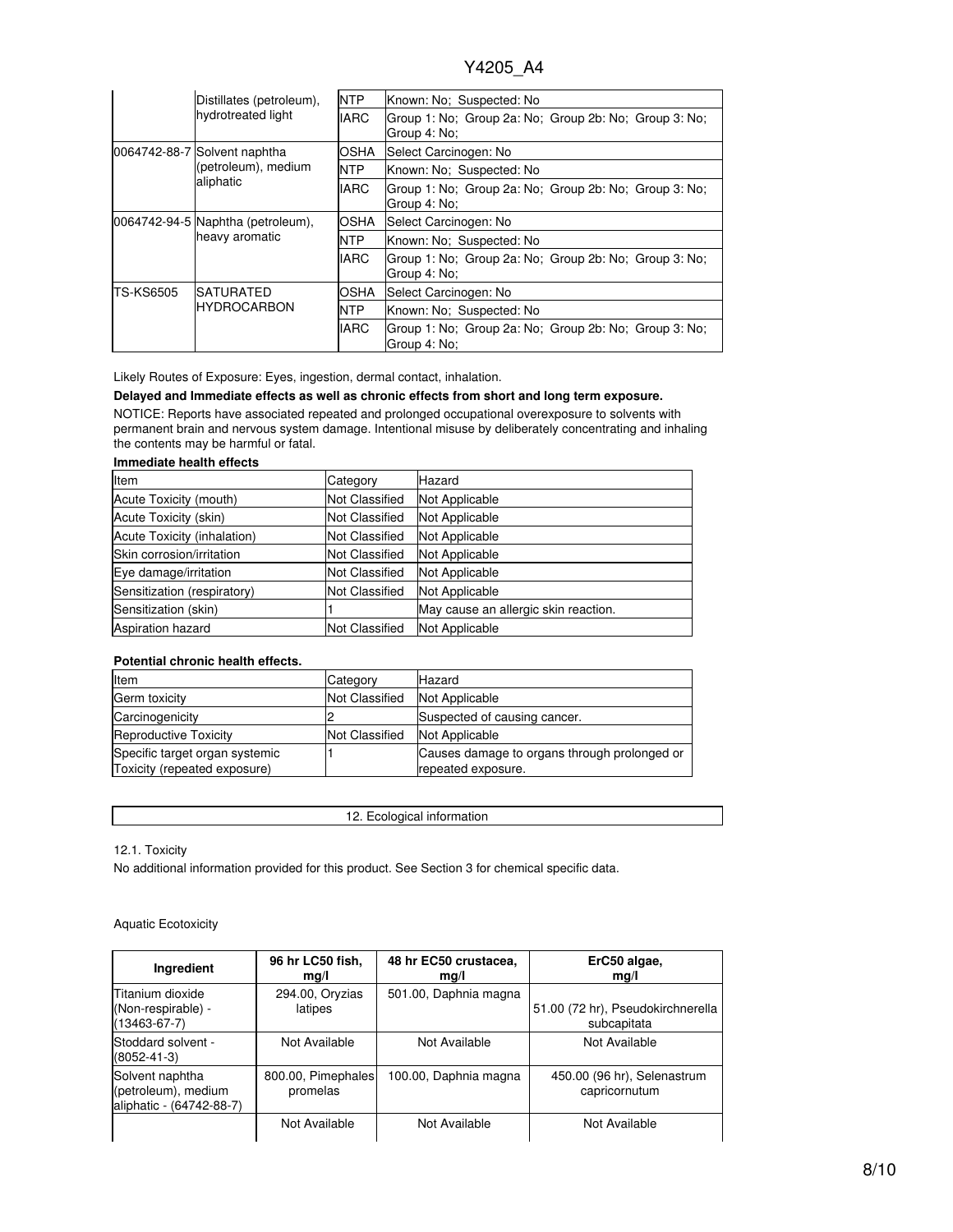| <b>SATURATED</b><br><b>HYDROCARBON -</b><br>(TS-KS6505)                |                                 |                                        |                                               |
|------------------------------------------------------------------------|---------------------------------|----------------------------------------|-----------------------------------------------|
| Kerosene (petroleum) -<br>$(8008 - 20 - 6)$                            | Not Available                   | Not Available                          | Not Available                                 |
| Naphtha (petroleum),<br>heavy aromatic -<br>(64742-94-5)               | 45.00, Pimephales<br>promelas   | 12.00, Daphnia magna                   | 2.50 (72 hr), Skeletonema<br>costatum         |
| Amorphous Silica -<br>$(7631 - 86 - 9)$                                | 10,000.00, Danio<br>rerio       | 10,000.00, Daphnia<br>magna            | 10,000.00 (72 hr), Scenedesmus<br>subspicatus |
| Aluminium hydroxide -<br>$(21645 - 51 - 2)$                            | 219.00, Fish                    | 0.071, Daphnia magna                   | 0.02 (72 hr), Algae                           |
| Distillates (petroleum),<br>hydrotreated light -<br>$(64742 - 47 - 8)$ | 45.00, Pimephales<br>promelas   | 4,720.00, Dendronereides<br>heteropoda | Not Available                                 |
| Naphthalene - (91-20-3)                                                | 0.99, Oncorhynchus<br>gorbuscha | 1.60, Daphnia magna                    | 68.21 (96 hr), Scenedesmus<br>subspicatus     |
| Methyl Ethyl Ketoxime<br>(MEKO) - (96-29-7)                            | 320.00, Leuciscus<br>idus       | 500.00, Daphnia magna                  | 83.00 (72 hr), Scenedesmus<br>subspicatus     |

12.2. Persistence and degradability No data available 12.3. Bioaccumulative potential Not Measured 12.4. Mobility in soil No data available 12.5. Results of PBT and vPvB assessment This product contains no PBT/vPvB chemicals. 12.6. Other adverse effects No data available

#### 13. Disposal considerations

13.1. Waste treatment methods

Do not allow spills to enter drains or watercourses.

Dispose of in accordance with local, state and federal regulations. (Also reference RCRA information in Section 15 if listed).

| 14. Transport information             |                        |                                            |                                   |  |  |
|---------------------------------------|------------------------|--------------------------------------------|-----------------------------------|--|--|
|                                       |                        |                                            |                                   |  |  |
| 14.1. UN number                       | UN 1263                |                                            |                                   |  |  |
| 14.2. UN proper shipping name         | <b>PAINT</b>           |                                            |                                   |  |  |
| 14.3. Transport hazard class(es)      |                        |                                            |                                   |  |  |
| TDG (Domestic Surface Transportation) |                        |                                            | IMO / IMDG (Ocean Transportation) |  |  |
| Proper Shipping<br>Name               | <b>PAINT</b>           | <b>IMDG Proper</b><br><b>Shipping Name</b> | <b>PAINT</b>                      |  |  |
| Hazard Class                          | 3 - Flammable          | IMDG Hazard Class<br>Sub Class             | 3 - Flammable<br>Not applicable   |  |  |
| UN / NA Number                        | UN 1263                |                                            |                                   |  |  |
| Packing Group                         | Ш                      | <b>IMDG Packing Group</b>                  | -III                              |  |  |
| CERCLA/DOT RO                         | 2181 gal. / 21591 lbs. | System Reference<br>Code                   | 2                                 |  |  |
| 14.4. Packing group                   | Ш                      |                                            |                                   |  |  |

14.5. Environmental hazards

IMDG Marine Pollutant: No